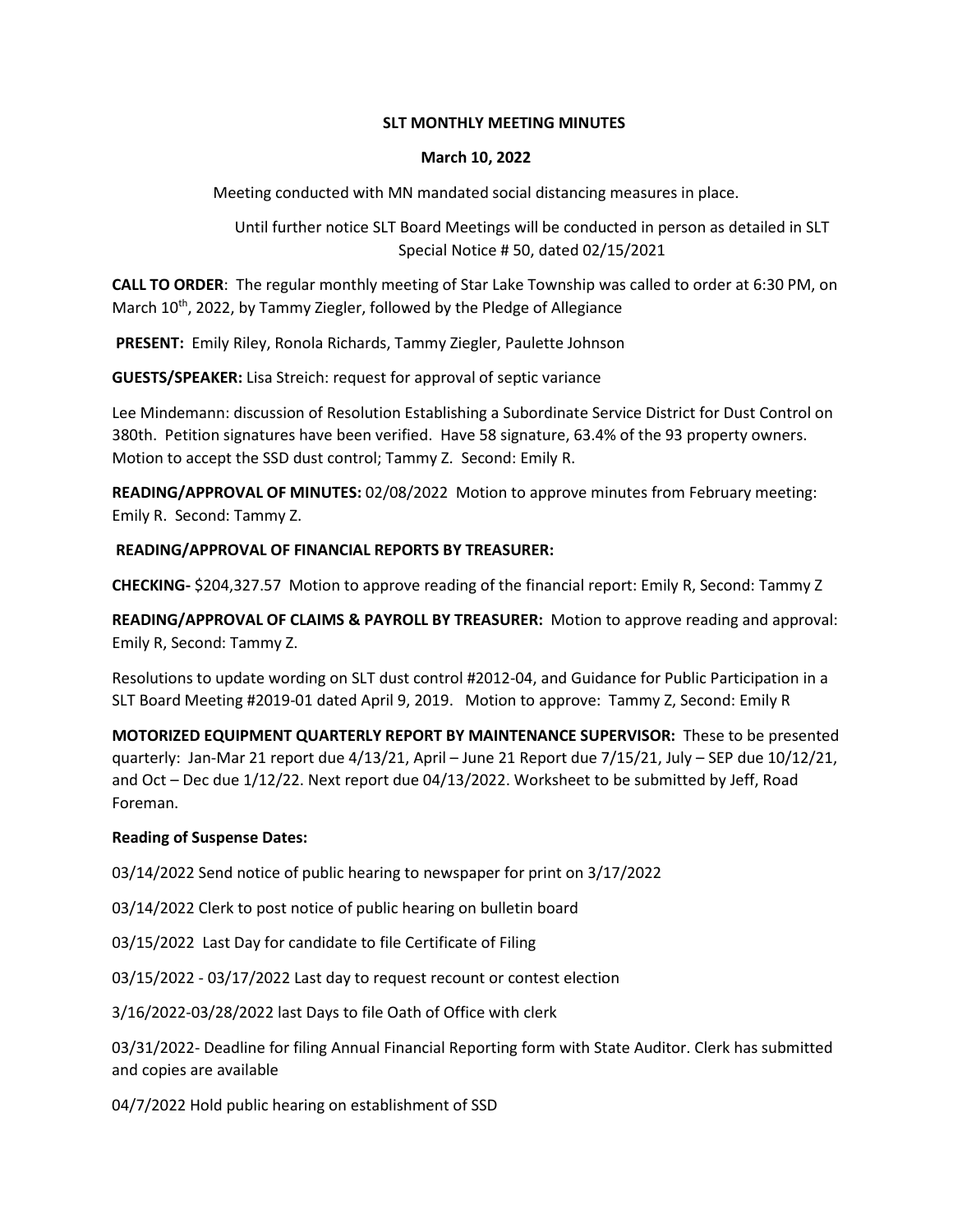# 04/12/2022 SLT MONTHLY and REORGANIZATION MEETING 6:30 PM

#### **OLD BUSINESS:**

### **Road Operations Update:**

a. Buddy Lane Drainage Project—Town Board to review old culvert replacement. Tammy Z. to handle. Pending

b. Road Repair for 360th St. – Keith A. reviewed repair of tow significant soft spots ease of Hey 41 and west of Pfeffer's driveway. Quotes are \$3,900 and \$5,100, respectively. This repair is similar to the successful Camp Joy curve repair of 2019. Due to budget concerns, the board agreed to defer to 2021. Keith will add to 2021 Road Report. Tabled till fall. Pending. Jeff M. to do the 2021 report this next spring with assistance from Lee M. and Mike Sundblad. Tammy to follow up and check for the repair needed once snow melts. Pending

A New line road agreement was sent to us from Dora Township relative to Rosewood Dr. Keith has revised. Given to Clerk for signatures & mailed back to Dora for their signature. Clerk to call Dora on a follow up. Pending. Jeff M. to text Keith A. with DORA TOWNSHIP Board phone #'s as to further follow up. Pending update from Keith A. Still no response. Pending. Tammy motioned for item to be dropped, Emily seconded.

#### **NEW BUSINESS:**

Subordinate Service District: Was approved and will move forward with publishing of notice of public hearing in Pelican Press by March 17th. For public hearing to be held on April 7th 2022

New SLT board foreman/woman will be chosen at April 12<sup>th</sup> meeting

# **OTHER BUSINESS:**

Jeff Michaelson, Road Foreman, requested one supervisor be appointed as his contact for any road issues.

New fire contract has been received and will need to be signed by chairperson and clerk at April monthly meeting and returned to Dent Fire Department

Reconstruction of County 41 bridge over Star Lake is scheduled to begin in April.

List of local charities requesting funding will be provided to the board for discussion of disbursement at the April meeting.

Dale Lewis completed the Certificate of Election and will be sworn in as the newly elected supervisor on March 17<sup>th</sup>.

Keith to call Wayne Johnson(OTC) regarding phone call from Chad VanWatermullen on info. Someone installing a septic system on 285th. Keith called. Still pending.

Tammy Z. to handle getting a NO PARKING SIGN for 380th East. Placement to be determined once the snow melts.